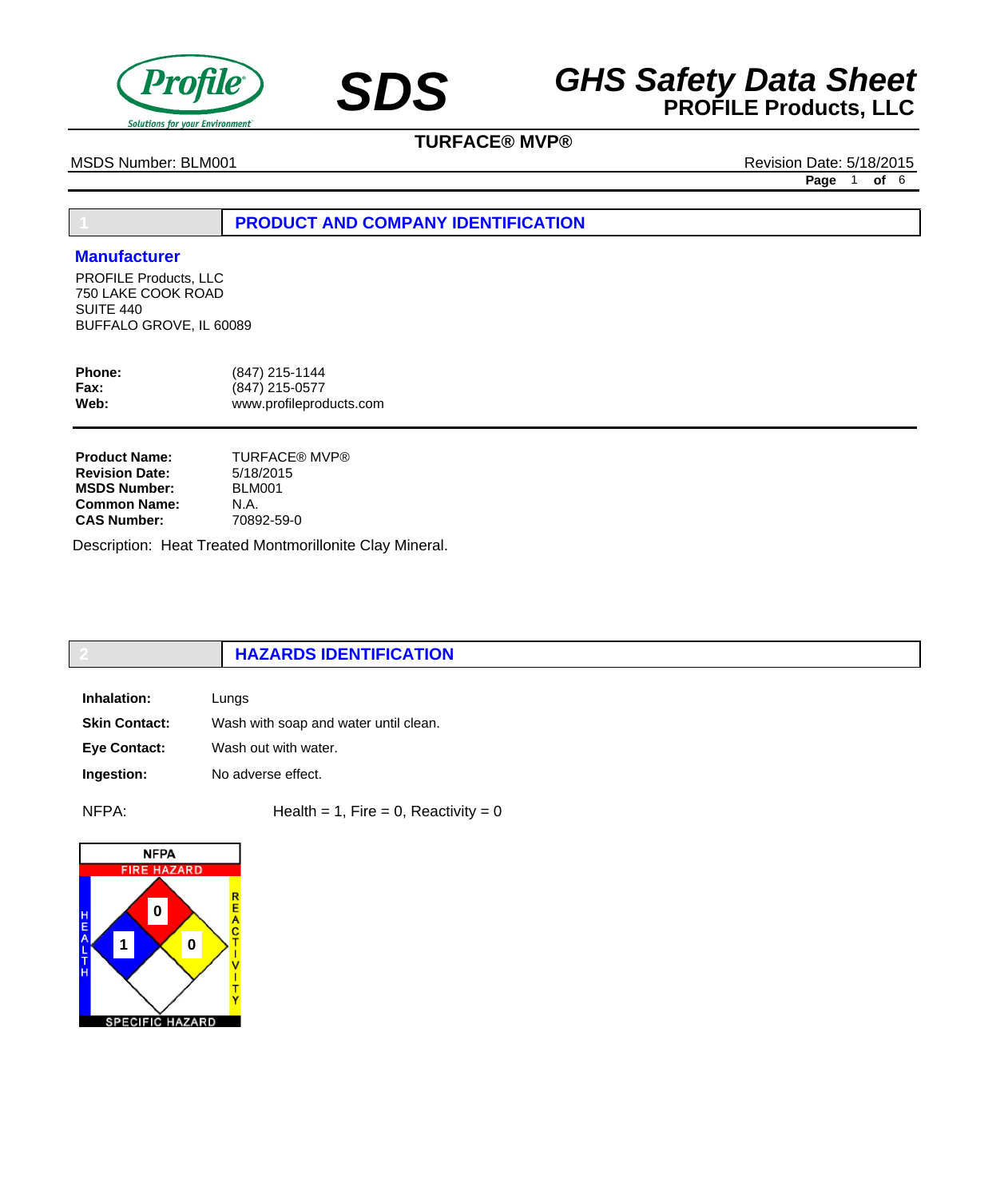



**TURFACE® MVP®**

MSDS Number: BLM001 **Review of the Contract of the Contract of the Contract of the Contract of the Contract of the Contract of the Contract of the Revision Date: 5/18/2015** 

**Page** 2 **of** 6

GHS Signal Word: WARNING

GHS Hazard Pictograms:



GHS Classifications: Health, Specific target organ toxicity - Single exposure, 3

GHS Phrases:

 H335 - May cause respiratory irritation

GHS Precautionary Statements:

 P201 - Obtain special instructions before use.

- P202 Do not handle until all safety precautions have been read and understood.
- P261 Avoid breathing dust/fume/gas/mist/vapours/spray.

Crystalline Silica (Quartz) [EPA Hazard Category: Health]

Carcinogen: OSHA - No NTP - Yes (respirable) IARC - Yes

This product contains up to 5% crystalline silica. The International Agency for Research on Cancer (IARC) has stated that there is sufficient evidence of carcinogenicity of crystalline silica to human beings. It was noted that carcinogenicity was not detected in all industrial circumstances studied. The NTP's Sixth Annual Report on Carcinogens include respirable crystalline silica. The Hazard Communication Standard (29CFR 1910.1200) requires that any material containing over 0.1% of a substance reported as a carcinogen in an IARC monograph or the most recent NTP Annual Report on Carcinogens must be identified as a carcinogen. These identifications are for hazard communications only and do not serve as assessments of carcinogenic risk. Crystalline silica is known to cause silicosis. At dust levels below the recommended PEL exposure to the crystalline silica contained in this product should not present a health hazard.

Inhalation of excessive concentrations of any dust, including this material, may lead to lung injury. As formulated, this product is not expected to form appreciable respirable crystalline silica dust from use or attrition. Because application and exposure data indicate exposure to respirable quartz in the normal use of the ingredient within this product which contains crystalline silica, is well below the OSHA Permissible Exposure Limit (PEL) and ACGIH Threshold Limit Value (TLV). Adverse effects would not be expected from normal use of this product

**3 COMPOSITION/INFORMATION ON INGREDIENTS**

#### **Ingredients:**

| $\cos$ #        | Perc. | Chemical Name |                            |
|-----------------|-------|---------------|----------------------------|
| 14808607   3-5% |       |               | Silica, crystalline quartz |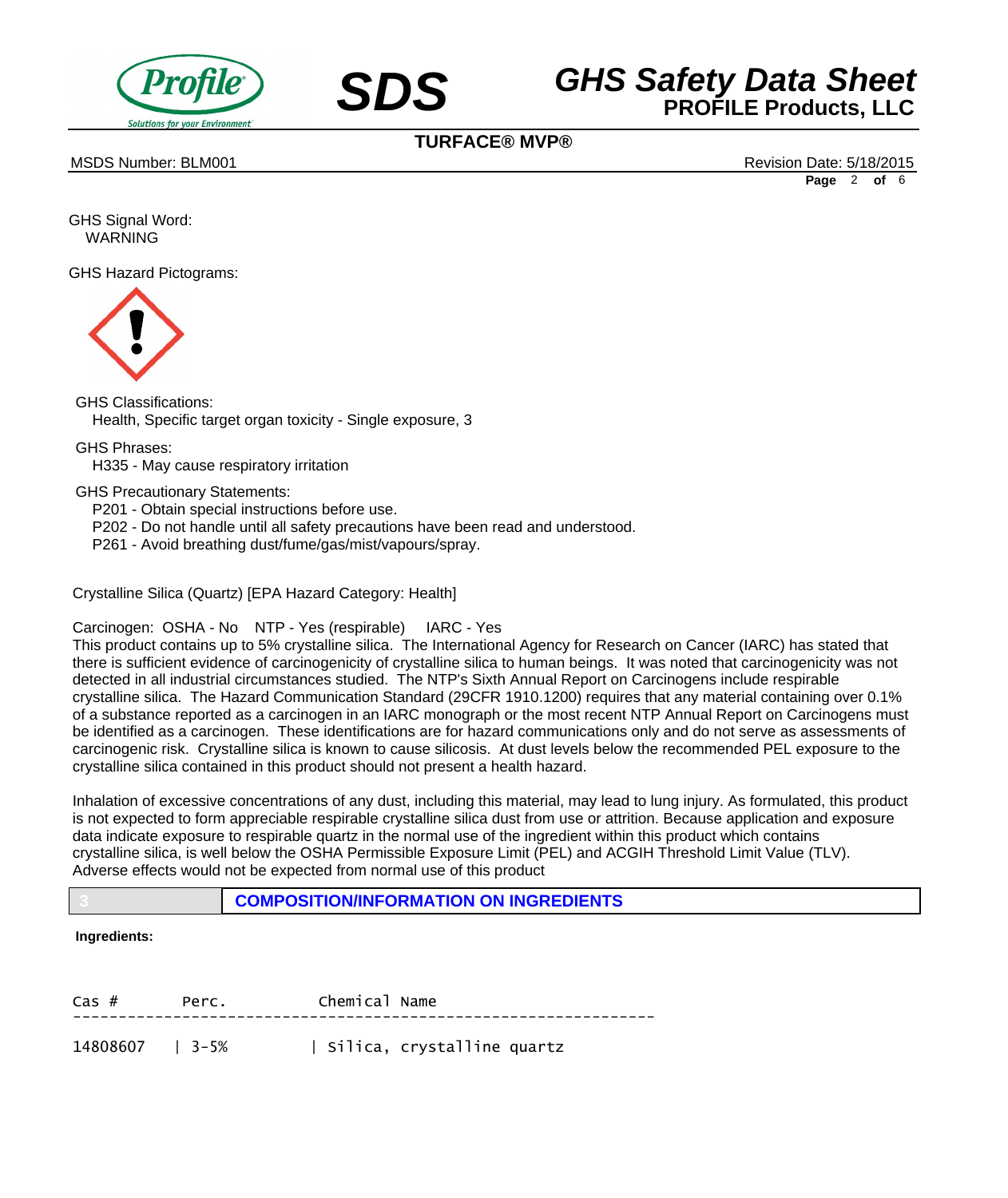

# **SDS GHS Safety Data Sheet**<br>**PROFILE Products, LLC**

### **TURFACE® MVP®**

MSDS Number: BLM001 **Review of the Contract of the Contract of the Contract of the Contract of the Contract of the Contract of the Contract of the Revision Date: 5/18/2015** 

**Page** 3 **of** 6

#### **4 FIRST AID MEASURES** Move to fresh air. Wash throughly with soap and water. Flush thoroughly with water. See a physician if discomfort persists. None. If large quantities are ingested consult your physician. **Inhalation: Skin Contact: Eye Contact: Ingestion:**

| <b>FIRE FIGHTING MEASURES</b> |
|-------------------------------|

Non-flammable and non-hazardous

| <b>ACCIDENTAL RELEASE MEASURES</b> |
|------------------------------------|
|                                    |

Steps to be taken in case material is released or spilled: If uncontaminated, sweep up or collect, and reuse as product. If contaminated with other materials, collect in suitable containers.

|                              | <b>HANDLING AND STORAGE</b>                                                                            |  |
|------------------------------|--------------------------------------------------------------------------------------------------------|--|
| <b>Handling Precautions:</b> | Steps to be taken in case material is released or spilled: If uncontaminated, sweep up or collect, and |  |

**Storage Requirements:**

reuse as product. If contaminated with other materials, collect in suitable containers. Store in dry area.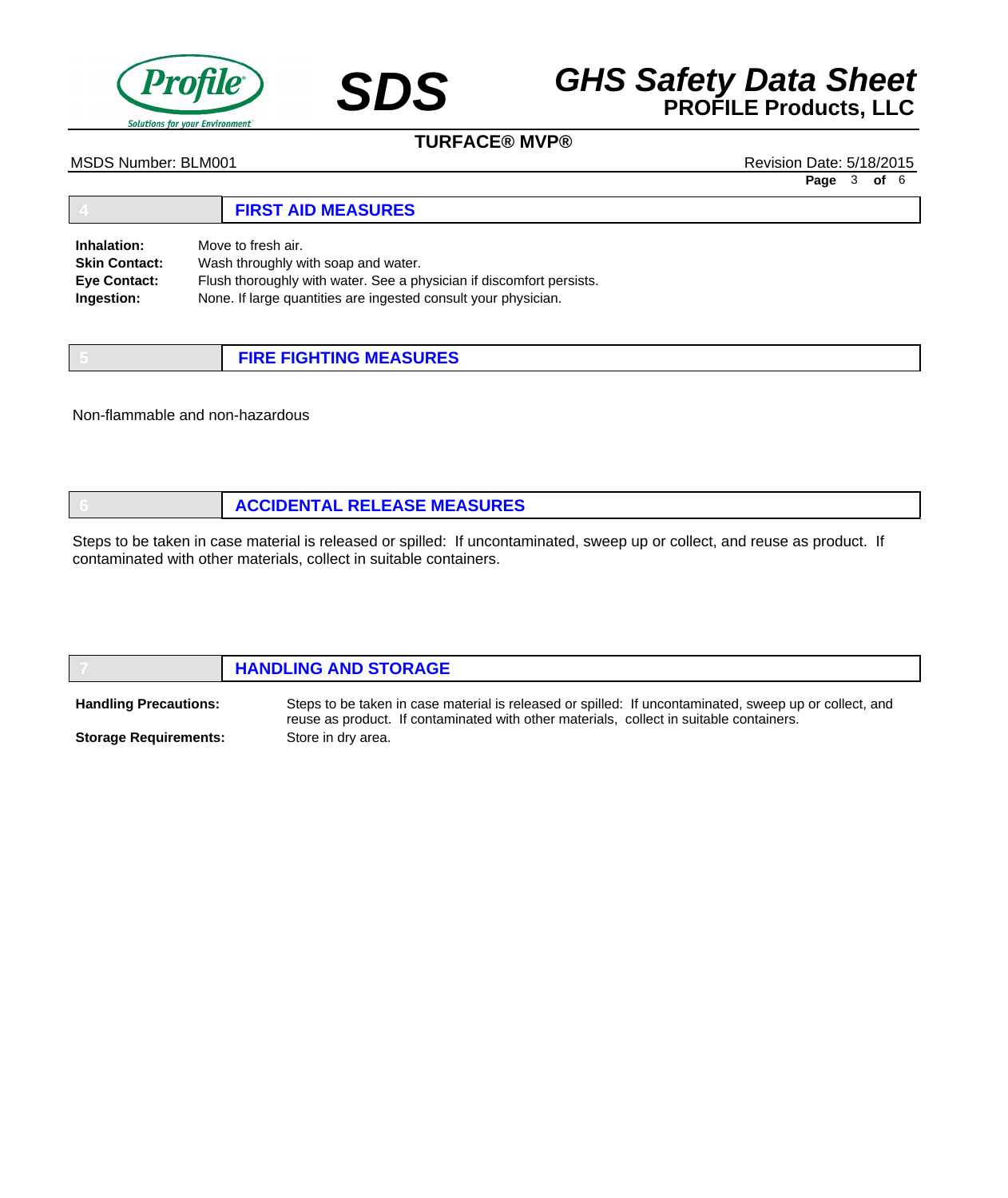



### **TURFACE® MVP®**

MSDS Number: BLM001 **Review of the Contract of the Contract of the Contract of the Contract of the Contract of the Contract of the Contract of the Revision Date: 5/18/2015** 

**Page** 4 **of** 6

#### **8 EXPOSURE CONTROLS/PERSONAL PROTECTION**

Respiratory Protection: If dust concentrations exceed recommended Permissible Exposure Limits, use NIOSH- approved dust respirators, with approval TC-21C-xxx, until feasible engineering controls are completed. Ventilation: Local exhaust or other ventilation that will reduce dust concentrations to less than Permissible Exposure Limits is recommended. Eye Protection: If high dust concentrations exist, tight-fitting goggles are recommended to reduce dust exposure to the eyes. Other Protective Equipment: Optional. Exposure Limits (respirable fraction) in Air: OSHA & MSHA - PEL 10mg/m3 % SiO2 + 2 (8-Hour TWA) ACGIH - TLV 0.05 mg/cubic meter (8-Hour TWA) NIOSH 0.05mg/cubic meter (10-Hour TWA, 40-hour work week) **Personal Protective Equip:**

Exposure Limits refer to the respirable fraction.

PEL means OSHA Permissible Exposure Limit.

TLV means American Conference of Governmental Industrial Hygienists (ACGIH) Threshold Limit Value. MSHA means Mine Safety and Health Administration Exposure Limit.

TWA means 8 hour Time Weighted Average.

#### **9 PHYSICAL AND CHEMICAL PROPERTIES**

**Physical State: Vapor Pressure:**

Solid granular particles. N.A. **Appearance:** Brown to buff-colored granular particles

**Odor: Solubility: Freezing/Melting Pt.: Bulk Density:** N.A.

Negligible **Negligible** 37 lbs/cubic ft.

### **10 STABILITY AND REACTIVITY**

**Stability: Materials to Avoid: Hazardous Decomposition:**

**Hazardous Polymerization:**

Turface is stable under all normal conditions. Unreacted polymer monomers None known. Will not occur.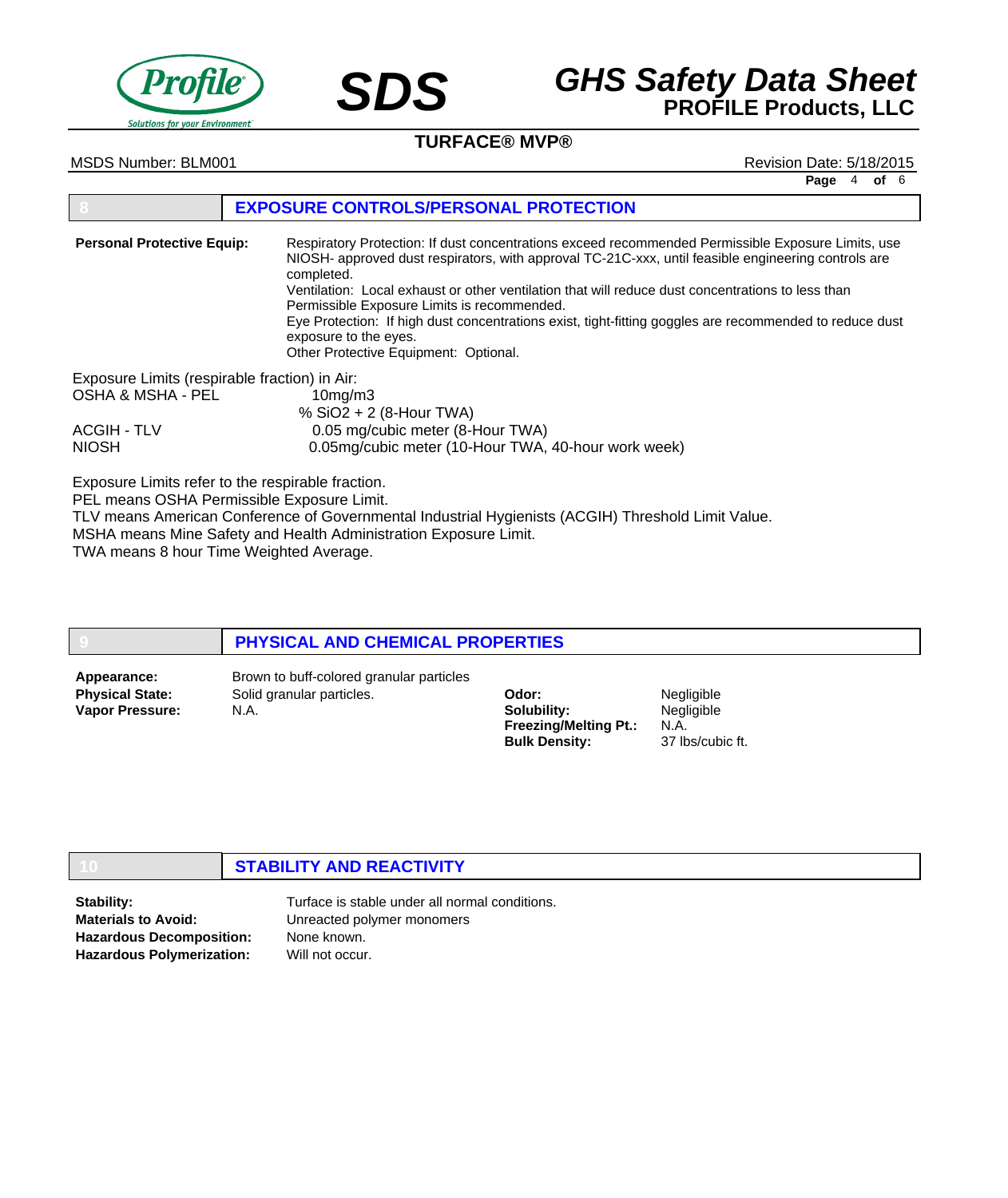

## **SDS GHS Safety Data Sheet**<br>**PROFILE Products, LLC**

## **TURFACE® MVP®**

MSDS Number: BLM001 Revision Date: 5/18/2015

**Page** 5 **of** 6

**11 TOXICOLOGICAL INFORMATION**

Inhalation- N.E. Intravenous- Rat - LD50:15mg/kg Oral - Rat - LD50:3160 mg/kg

**12 ECOLOGICAL INFORMATION**

Natural occuring mineral - None Determined

**13 DISPOSAL CONSIDERATIONS**

Can be disposed of in an approved disposal facility, in accordance with applicable federal, state, and local regulations. The nature and extent of contamination, if any, may require use of specialized disposal methods.

**14 TRANSPORT INFORMATION**

DOT Class: Not regulated #